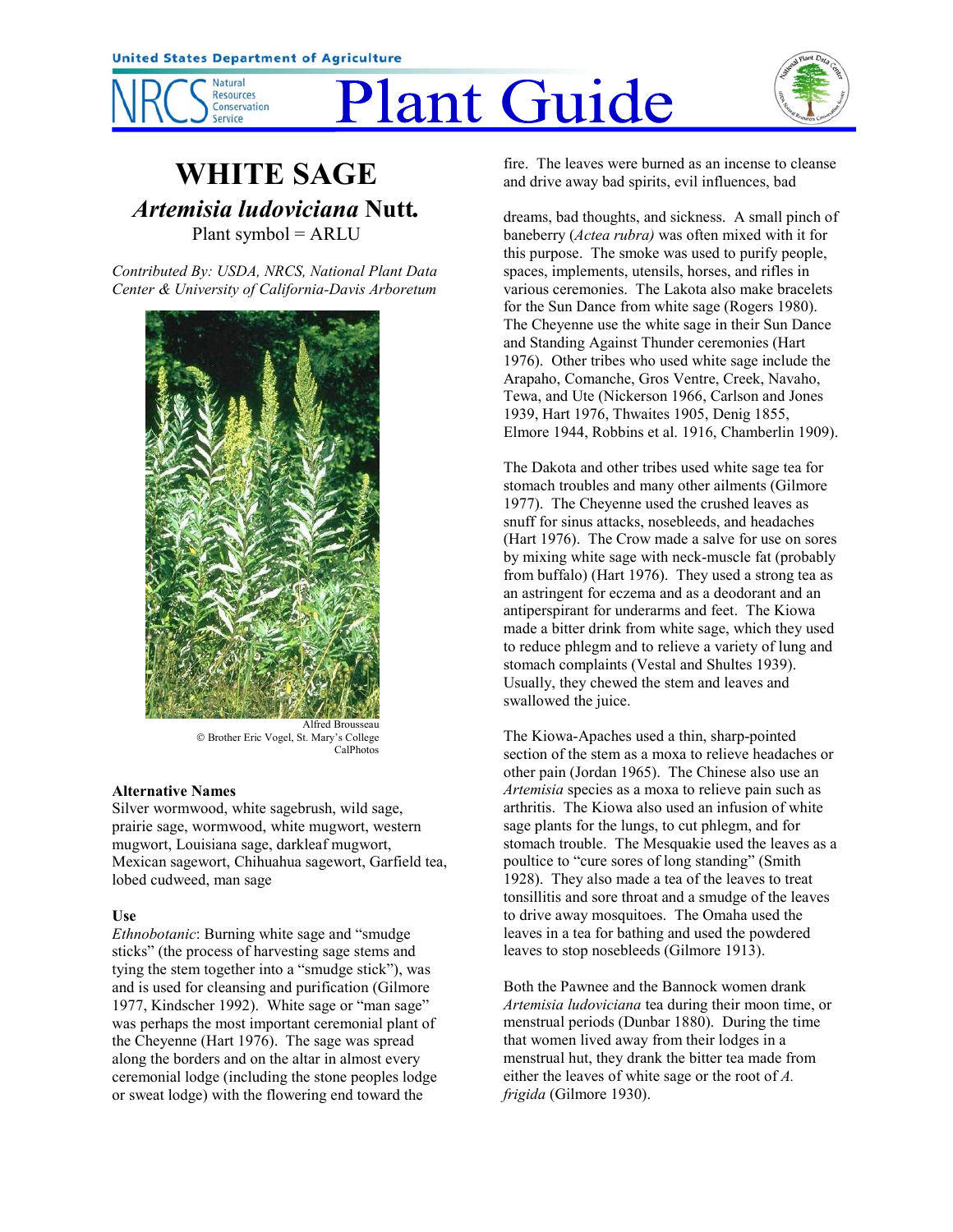The Blackfeet use the white sage in sweat-lodge rituals and as an ingredient in a stream vapor inhaled for respiratory problems. The "Giver of Breath" heals the ability to breathe with this powerful plant medicine.

According to Moerman (1986) *Artemisia ludoviciana* was used for the following:

- The Fox used a poultice of leaves to heal old sores, a burning smudge to drive away mosquitoes and to "smoke ponies when they have the distemper", and an infusion of leaves to heal tonsillitis and sore throats.
- The Omaha used the leaves as a bath for fevers and to prevent nosebleeds.
- The Paiute used a decoction of the plant as a soaking bath to relieve aching feet, to heal stomachaches, as a poultice for rheumatism or other aches, as a poultice or compress for headaches, to stop diarrhea, in a sweatbath for rheumatism, and to relieve the itching and discomfort of rashes and skin eruptions.
- The Shoshone took white sage for colds, coughs, headaches, stomachaches, as a compress for fevers, to stop diarrhea, as a physic, as a regulator of menstrual disorders, and for influenza.
- The Washoe used white sage as a cooling, aromatic wash for headaches, colds, and coughs.

The lactone glycosides, santonin and artemisin, are probably found in all *Artemisia* species and account for their anthelmintic properties (Moore 1979). Thujone, a terpene-like ketone and essential oil, is also found in the plant and may be responsible for some of its medicinal effects (Kinscher 1992). However, it is poisonous in large doses. The Food and Drug Administration classifies *Artemisia* as an unsafe herb containing "a volatile oil which is an active narcotic poison" (Duke 1985).

*Wildlife & Livestock*: Sagebrush furnishes essential cover for many of the smaller desert animals (Martin et al. 1951). Its foliage and flower clusters constitute most of the diet of the sage grouse, and these parts together with the twigs bearing them are the primary source of food for antelope and mule deer. Range cattle also make good use of sagebrush as forage. Other mammals which browse the foliage and stems include jack rabbits, black-tailed rabbits, white-tailed rabbits, cottontails, chipmunks, gophers, ground squirrels, various species of mice, prairie dogs, kangaroo rats, and white-throated wood rats. Elk and mountain sheep also browse on the foliage and twigs.

#### **Status**

Please consult the PLANTS Web site and your State Department of Natural Resources for this plant's current status, such as, state noxious status and wetland indicator values.

#### **Description**

*General*: Sunflower Family (Asteraceae). White sage is a white-woolly, perennial herb 3-7 dm (1-2 1/4 ft) tall, with a strong odor of sagebrush. The stems are erect and often clustered from creeping rhizomes. The leaves are alternate, entire to irregularly toothed or lobed, 3-11 cm (1.25-4.5 in) long, up to 1.5 cm (9/16 in) wide. Flower heads are small tight greenish clusters among the leaves near the ends of the stems. White sage flowers from August through September. The fruits are dry, smooth, broadly cylindrical achenes. There are four subspecies of *Artemisia ludoviciana* (Hickman 1993).

### **Distribution**

White sage occurs from east of the Cascade Mountains in Washington and Oregon, in California, north to eastern Canada, south to Texas and northern Mexico, and in Montana, Utah, Colorado, and in the Great Plains states. For current distribution, please consult the Plant Profile page for this species on the PLANTS Web site.

#### **Establishment**

*Adaptation*: White sage grows in riparian areas along both perennial and intermittent streams, in the sagebrush steppe, in both shortgrass and tallgrass prairies, and in semi-disturbed sites. It grows on dry, sandy to rocky soils below 3500 m.

Most of the wild sages are abundant in their natural habitats. White sage and other *Artemisia* species can be propagated by seeds, by division of the rootstock, or by cuttings taken in the early summer (Kindscher 1992).

*Propagation from Cuttings*: *Artemisia ludoviciana* spreads vigorously from rhizomes. Plants can easily be divided and replanted.

- In greenhouse conditions, it is best to dig up and separate plants in late fall or winter. This is the "quiescent" period that follows seed maturation, and leaves are senescent (dried up and brown colored).
- Split the plant clump into pieces by hand, then cut the plant into sections, each with one or more buds.
- For dividing the whole plant, gently loosen the soil around the plant, taking care to not damage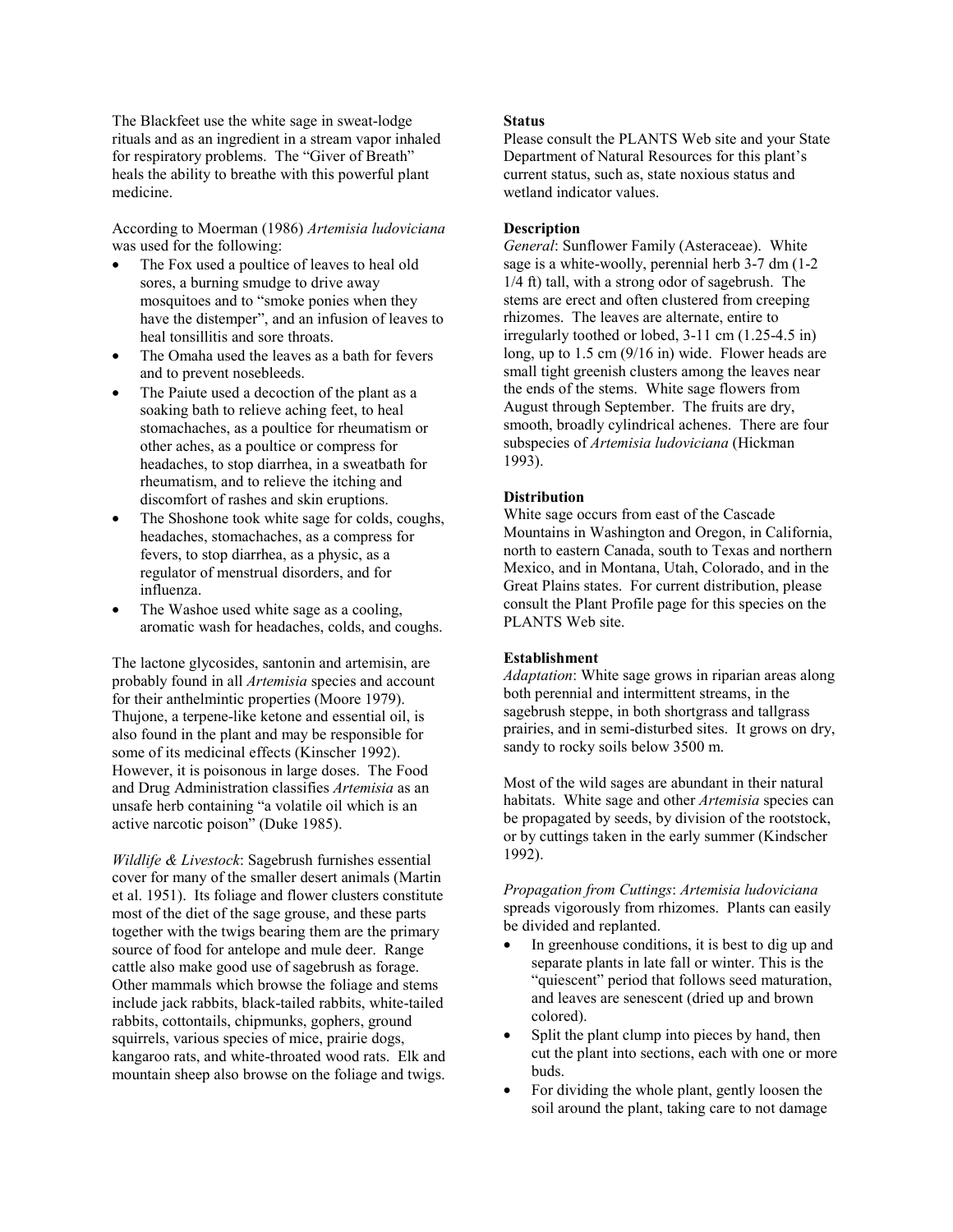the roots, and then lift the plant gently with a pitchfork; shake off as much soil from the roots as possible.

- Divide the plant into smaller pieces by hand, retaining only healthy, vigorous sections, each with new buds.
- Replant the divisions as soon as possible. It is important the plants don't dry out, so if replanting is delayed a couple of hours, dip the plants briefly in water and keep them in a sealed plastic bag in a cool, shady place until you are ready to plant them.
- Cut back the old top-growth and replant the divided plant sections to the same depth as before.
- When replanting, ensure that the roots are well spread out in the planting hole and the plant firmed in. Water newly planted divisions thoroughly; take care not to expose the roots by washing away soil when watering.
- Plants should be planted in the full sun in a light, loose soil. Plants should be planted on 12-18<sup>"</sup> centers.
- As plants are becoming established, the rooting zone needs to be kept moist.

*Propagation by Seed*: When the soil has warmed to at least 45ºF (7ºC) in the spring, sow hardy *Artemisia* species where they are to flowers.

- Seeds can also be sown in pots or seed trays and either out-planted in their final positions in late fall or over-wintered in a cold frame to be outplanted in spring. This technique is particularly useful in gardens with clay soil that is slow to warm up in spring.
- The two main methods of sowing outdoors are broadcast and drills. For both, prepare the seedbed first by digging over the soil to one spade depth, then rake over and firm.
- Broadcast Sowing: Sprinkle seeds thinly and evenly on the surface of the prepared seedbed and rake them in lightly. Label the seedbeds, then water the area gently but thoroughly with a fine spray.
- Sowing in drills: Use either a trowel tip or the corner of a hoe, mark out shallow drill holes 3-  $6$ <sup>o</sup> (8-15 cm) apart, depending on the ultimate size of the plant. Sow seeds thinly and evenly by sprinkling or placing them along each drill at the appropriate depth. Carefully cover with soil and pack firmly. Label each row and water gently but thoroughly with a fine spray.
- To prevent overcrowding, the seedlings usually need to be thinned; to minimize disturbance to a

seedling being retained, press the soil around it after thinning the adjacent seedlings.

Water the newly establishing seedlings fairly frequently until the roots have developed.

#### **Cultivars, Improved and Selected Materials (and area of origin)**

'Silver Bouquet', 'Silver Frost', 'Silver King', 'Silver Queen', and 'Valerie Finnis' are several cultivars that have been used in varies planting throughout the range of *Artemisia ludoviciana*. Consult your local nurseries to choose the right cultivar for your specific landscape. ARLU is available through your regional native plant nursuries within the species range. Please check the Vendor Database, expected to be on-line through the PLANTS Web site in 2001 by clicking on Plant Materials.

#### **References**

Andros, F. 1883. *The medicine and surgery of the Winnebago and Dakota Indians*. American Medical Association Journal 1:116-118.

Beichel, C., E. McDonald, & T. Cole (eds.) 1993. E*ncyclopedia of gardening*. Dorling Kindersley. London, New York, & Stuttgart. 648 pp.

Carlson, G.G. & V.H. Jones 1939. *Some notes on use of plants by the Comanche Indians*. Michigan Academy of Science, Arts, and Letters 25:517-543.

Chamberlin, R.V. 1909. *Some plant names of the Ute Indians*. American Anthropologist 11:27-40.

Denig, E.T. 1855. *An account of medicine and surgery as it exists among the Creek Indians.* St. Louis Medicinal and Surgical Journal 13:312-318.

Densmore, F. 1974. H*ow Indians use wild plants for food, medicine, and crafts*. Dover Publications, Inc., New York, New York. 397 pp.

Duke, J.A. 1985. *CRC handbook of medicinal herbs*. CRC Press, Boca Raton, Florida.

Dunbar, J.D. 1880. *The Pawnee Indians.* Magazine of American History 5(5):321-326.

Elmore, F.H. 1944. *Ethnobotany of the Navajo*. University of New Mexico, Monographs of the School of American Research. Number 8.

Gilmore, M. 1913a. *A study in the Ethnobotany of the Omaha Indians*. Nebraska State Historical Society 17:314-357.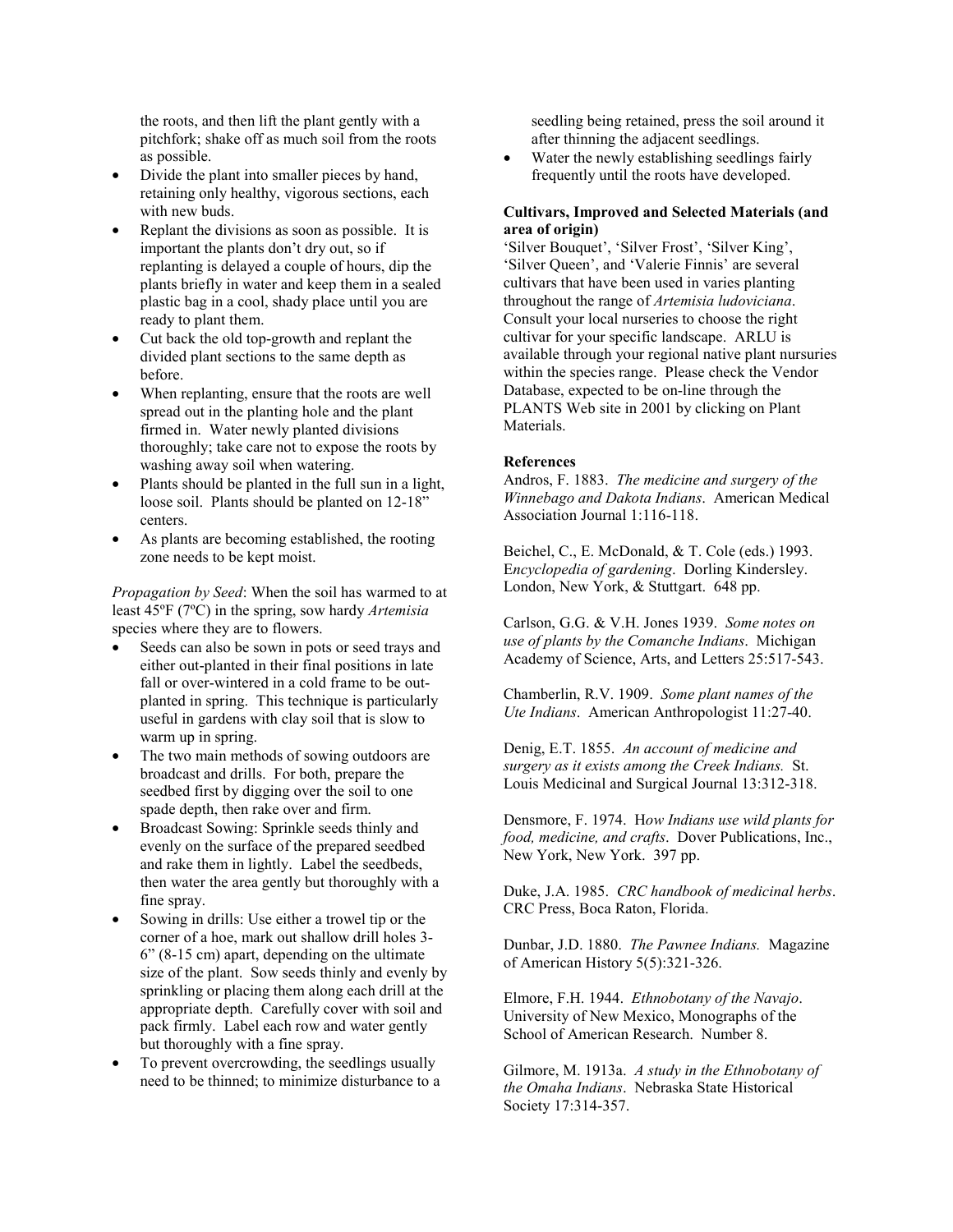Gilmore, M. 1913b. *Some native Nebraska plants with their uses by the Dakota.* Nebraska State Historical Society Proceedings and Collections 17:358-370.

Gilmore, M. 1913c. *The aboriginal geography of the Nebraska Country*. Mississippi Valley Historical Association Proceedings 6:317-331.

Gilmore, M.R. 1977 (1919). *Uses of plants by the Indians of the Missouri River region*. Lincoln: University of Nebraska Press, Lincoln Nebraska. Reprint of a work first published as the 33<sup>rd</sup> Annual Report of the Bureau of American Ethnology. Washington, D.C.

Grinnell,G.B. 1962. T*he Cheyenne Indians*. 2 vols. Cooper Square Publishers, New York, New York.

Hart, J. A. 1976. *Montana native plants and early peoples*. Montana Historical Society, Helena, Montana.

Hartmann, H.T., D.E. Kesler, & F.T. Davies, Jr. 1990. *Plant propagation principles and practices.* Prentice Hall, Englewood Cliffs, New Jersey.

Hickman, J.C. (ed.)1993. *The Jepson manual higher plants of California*. University of California Press. 1400 pp.

Jordan, J. A. 1965. *Ethnobotany of the Kiowa-*Apache. Master's Thesis, University of Oklahoma.

Kindscher, K. 1992. *Medicinal wild plants of the prairie*. *An ethnobotanical guide*. University Press of Kansas. 340 pp.

Kindscher, K. 1987. *Edible wild plants of the prairie*. University Press of Kansas. 276 pp.

Kroeber, A.L. 1908. *The ethnology of the Gros Ventre*. American Museum of Natural History, Anthropological Papers 1:145-281.

Martin, A.C., H.S. Zim, & A.L. Nelson 1951. *American wildlife and plants. A guide to wildlife food habits.* Dover Publications, Inc., New York, New York. 500 pp.

M<sup>c</sup> Clintock, W. 1909. *Materia medica of the Blackfeet*. Zeitschrift fur Ethnologie: 273-279.

McGregor, R.L., T.M. Barkley, R.E. Brooks, & E.K. Schofield (eds.) 1991. *Flora of the Great Plains*.

Great Plains Flora Association. University Press of Kansas. 1402 pp.

Moerman, D.E. 1986. *Medicinal plants of Native American*. Research Reports in Ethnobotany, Contribution 2, University of Michigan Museum of Anthropology Technical Reports, Number 19. 534 pp.

Moore, M. 1979. *Medicinal plants of the mountain west*. Museum of New Mexico Press, Santa Fe, New Mexico.

Nickerson, G.S. 1966. *Some data on plains and great basin Indian uses of certain native plants*. Tebiwa 9.1: 45-47.

Robbins, W., J.P. Harrington, & B. Freire-Marreco 1916. *Ethnobotany of the Tewa*. Bulletin 5. Smithsonian Institution, Bureau of American Ethnology. Washington, D.C.

Smith, H.H. 1928. *Ethnobotany of the Meskwaki Indians*. Bulletin of the Ojibwa Indians. Bulletin of the Public Museum of the City of Milwaukee 4(3):327-325.

Thwaites, R.G. (ed.) 1904. *Original Journals of the Lewis and Clark Expedition*. 6 Vols. Dodd, Mead, and Company, New York, New York.

Vestal, P.A. & R.E. Schultes 1939. *The economic botany of the Kiowa Indians*. Botanical Museum, Cambridge, Massachusetts.

#### **Prepared By**

*Michelle Stevens* Formerly USDA, NRCS, National Plant Data Center

*Warren Roberts* Superintendent, Arboretum, University of California, Davis, California

#### **Species Coordinator**

*M. Kat Anderson* USDA, NRCS, National Plant Data Center c/o Department of Environmental Horticulture, University of California, Davis, California

#### Edited 05dec00jsp

For more information about this and other plants, please contact your local NRCS field office or Conservation District, and visit the PLANTS [<http://plants.usda.gov>](http://plants.usda.gov/) and Plant Materials Program Web sites <[http://Plant-Materials.nrcs.usda.gov>](http://plant-materials.nrcs.usda.gov/).

*The U.S. Department of Agriculture (USDA) prohibits discrimination in all its programs and activities on the basis of*